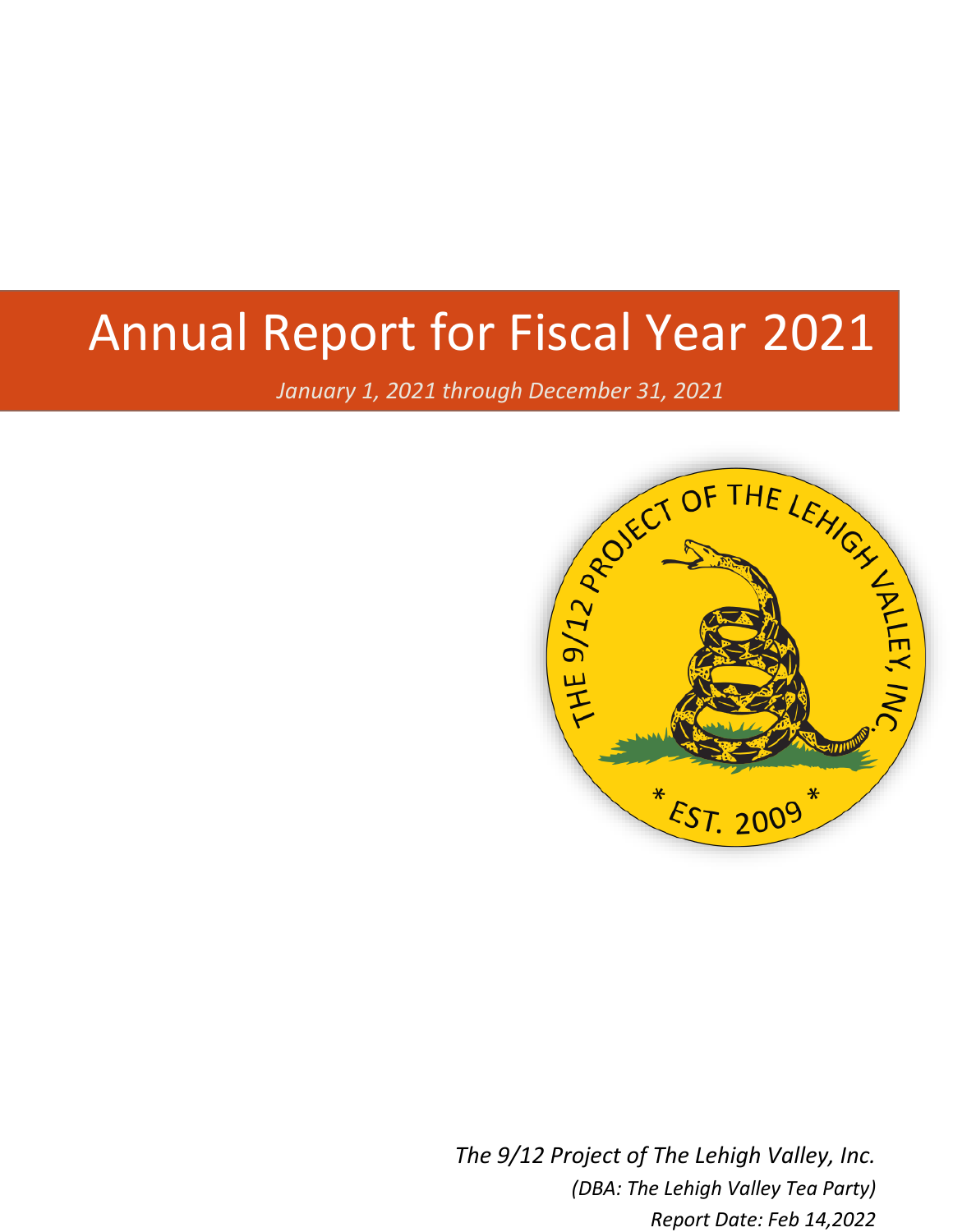# <span id="page-1-0"></span>**Contents**

| Executive Summary2          |  |
|-----------------------------|--|
|                             |  |
| Planned Activity for 2022 5 |  |
|                             |  |
|                             |  |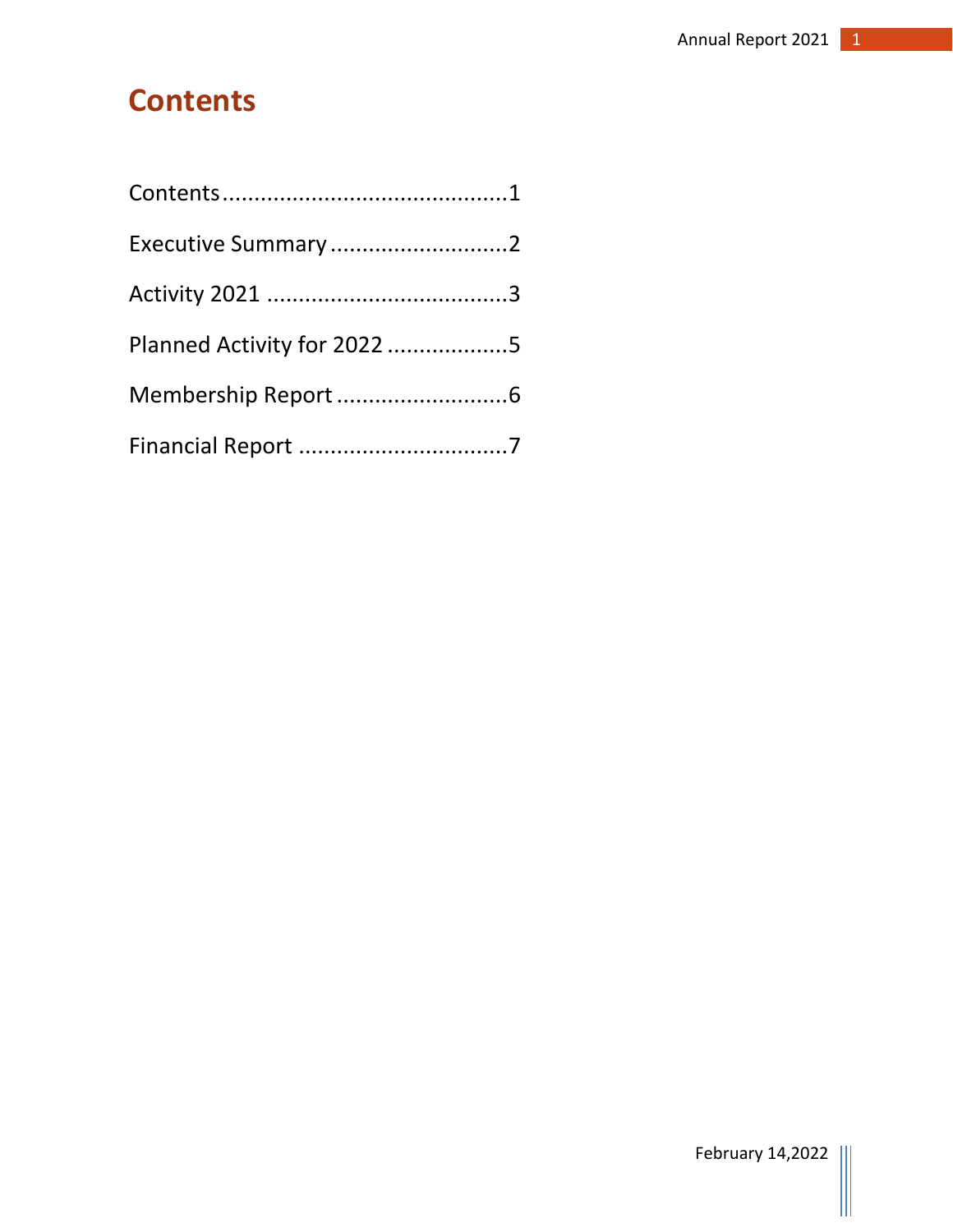#### <span id="page-2-0"></span>**Executive Summary**

*This report is provided to all current members (both regular and associate) in accordance with Article VIII of our Bylaws.*

The Lehigh Valley Tea Party is the largest local grassroots conservative group in Pennsylvania and perhaps, the largest in the nation. We are a nonprofit, non-partisan, pro-active organization, dedicated to the education of our members and citizens about constitutionally limited government and many of the important issues of the day, including taxes/spending/debt, second amendment, illegal immigration, energy policy and more.



Our goal, through community education and public activism, is to restore America through the preservation of unalienable Individual Rights as established by the Declaration of Independence, thereby returning government to the limits placed on it by the Constitutions of the United States and the Commonwealth of Pennsylvania.

As part of the 9-12 Project, The Lehigh Valley Tea Party is rather unique in that we base our activities on the 9 Principles and 12 Values. Amongst these are a belief in God, the right to life, liberty and the pursuit (not guarantee) of happiness, the understanding that the government works for us, honesty, thrift, voluntary charity, hard work, and personal responsibility. Though belief in all of these principles is not required for membership, conviction in at least seven of them provides enough commonality for us to rally behind the cause.

The 9/12 Project of the Lehigh Valley Incorporated (DBA: Lehigh Valley Tea Party) started the year with a presentation entitled "How They Plan to Steal the Election." We ended the year discussing how we should respond to the stolen election that we had previously predicted.

Throughout the year, in addition to our primary meeting location at the Fearless Fire Hall in Allentown, we held meetings at South Mountain Grove and held a BBQ at Macungie Memorial Park. We elected a new Executive Board and welcomed new members.

We had a successful year as we surpassed our stated goals for both membership and cashon-hand. Memberships, donations and raffles were the primary contributors. Membership increased by 175% and our cash-on-hand rose 162%. This supports our long-term goal of building 'Members and Money' which is a generally accepted measure of an organization's political power.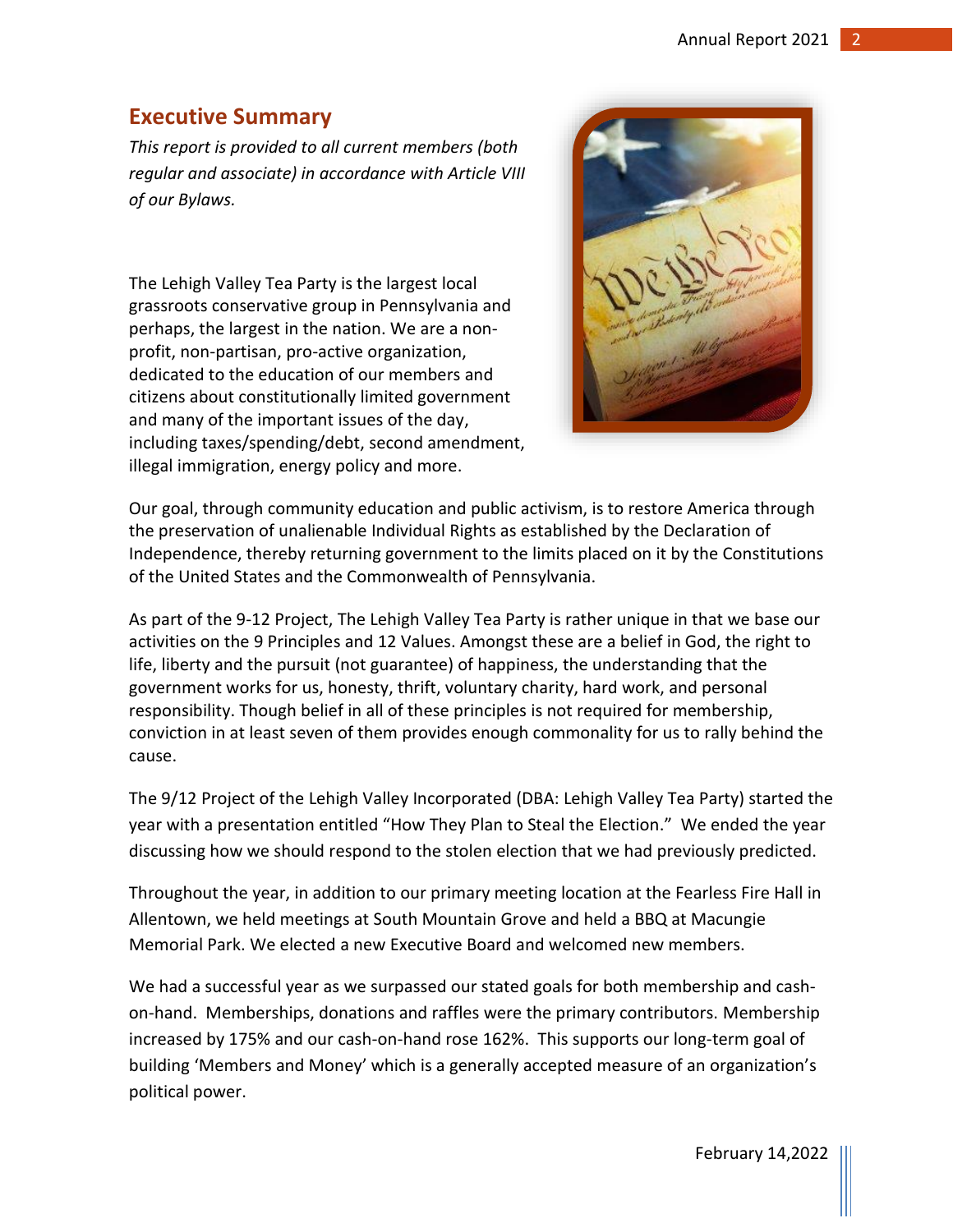It should be noted that our reason for building political power is that one cannot affect political change without it. We held discussions regarding forming a state-wide organization (SWO) with Berks County Patriots and Pennsylvania Liberty Alliance inviting them to be founding members of the SWO along with us. Additionally, we continued to vet state and local candidates and welcomed several of them to speak at our monthly meetings.

As we move through 2022, we plan to continue increasing our power base and launch three major projects:

- 1) Fight Progressivism and Socialism
- 2) Reject the tyrannical mandates
- 3) Educate members and Encourage Conservatives to run for local and state office.

## <span id="page-3-0"></span>**Activity 2021**

Fiscal year 2021 was an exciting year for our organization. We kicked off the year with a presentation at our January meeting focused on our three initiatives:

- Reduce/Eliminate Election Fraud
- Reject Socialism including unlawful mandates
- Form a statewide organization that would represent a *unified voice of conservatism in Pennsylvania*

We successfully identified and recruited new leaders and volunteers to help launch these initiatives. Also, we dealt with COVID-19 bans on public meetings and numerous other unconstitutional executive orders issued by our tyrannical governor. We did not hold a February meeting due to COVID-19 outbreaks. In March, we elected several new Board Members and distributed our Annual Report. Several local and state candidates spoke to our members and we held petition signings to get true conservatives on the ballot.

At our April meeting, State Representative Russ Diamond, a courageous Constitutionalist, walked us through three critically important questions on the May primary ballot that would have extended Governor Wolf's overreach. The overreach was stopped by an informed electorate and the three PA Constitutional Amendments were passed. These Amendments were the first in the country to address the Governor's emergency powers since the pandemic began. In 2021 and 2022, at least six other states will vote on at least seven other ballot measures in response to the coronavirus pandemic and related restrictions.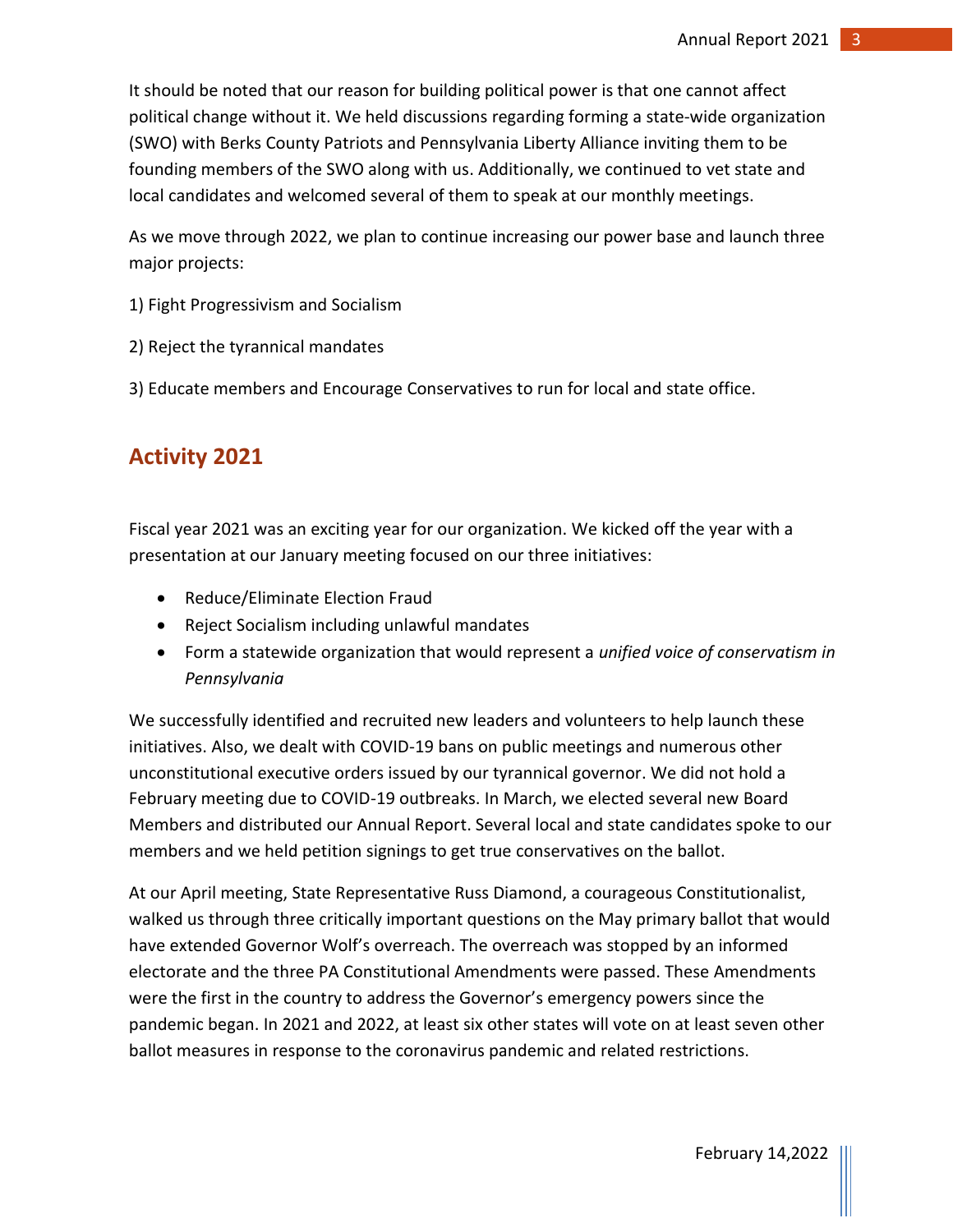During April, the LVTP held demonstrations at State Representative Joe Emrick's and Ann Flood's Lehigh Valley offices. In May, we demonstrated at Representative Zach Mako's office and in June at Representative Gary Day's office. The LVTP asked six GOP state house Representatives in our area to cosponsor Daryl Metcalfe's resolution to impeach Governor Wolf. Representatives Ryan Mackenzie and Milou Mackenzie cosponsored the impeachment resolution.

We explained to the Representatives that "our members expect that the people we elect will stand up for what is right and will Fight for America. Your constituents are angry with arbitrary authoritarian rule and will not tolerate tyrants such as Wolf."

Poll Watchers and Poll Greeters were recruited for Election Day by the Republican Action Team.

At our May meeting, Judge Paula Patrick, candidate for the PA Supreme Court, provided us with an update on her statewide campaign. We also heard from Jack Iannantuono, President of Eastern Pennsylvania Firearms Committee, who discussed how we make Pennsylvania a 2<sup>nd</sup> Amendment Sanctuary State. Additionally, a discussion was held regarding the Pennsylvania Constitutional Amendment.

Our June meeting was very exciting. Our guest speakers were Kathy Barnette, candidate for US Senate, Lisa Scheller, candidate for US Congress, and Lou Barletta, candidate for PA Governor. Additionally, the PA state-wide organization, Pennsylvania Voters United, created in March 2021, was introduced to our members. Their mission is to affect strong election legislation and enforcement in order to restore voter confidence in the PA election process.

The 10<sup>th</sup> Annual Public Reading of the Declaration of Independence was held on July 4<sup>th</sup> at Bethlehem City Hall by LVTP Chairman Tom Carroll, Esq.

At our July meeting, Americans for Prosperity-PA catered a BBQ at the Macungie Memorial Park and Grover Norquist spoke on behalf of the organization. He shared his proposal to "Stop the Spending Spree" and kill the \$4T Infrastructure legislation. A group picture was taken and shared with Susan Wild. Candidate for PA Superior Court Megan Sullivan spoke, along with Lisa Scheller and Steve Lynch, candidate for Northampton County Executive.

August was a jam-packed meeting that included an election integrity update by State Senator Doug Mastriano and an informative presentation by US Law Shield on the use of "Deadly Force" in self-defense. Members were offered a discount and encouraged to join US Law Shield. Our 11th Annual Lehigh Valley 9/12 Project Pig Roast and Picnic was held on August 28<sup>th</sup> at the Hellertown Reservoir Park and enjoyed by all.

September's agenda was "The Real Truth About the 2020 Election, The Republican Party and the Mess We're In." The facts around PA Act 77 allowing mail-in ballots, Proof that the GOP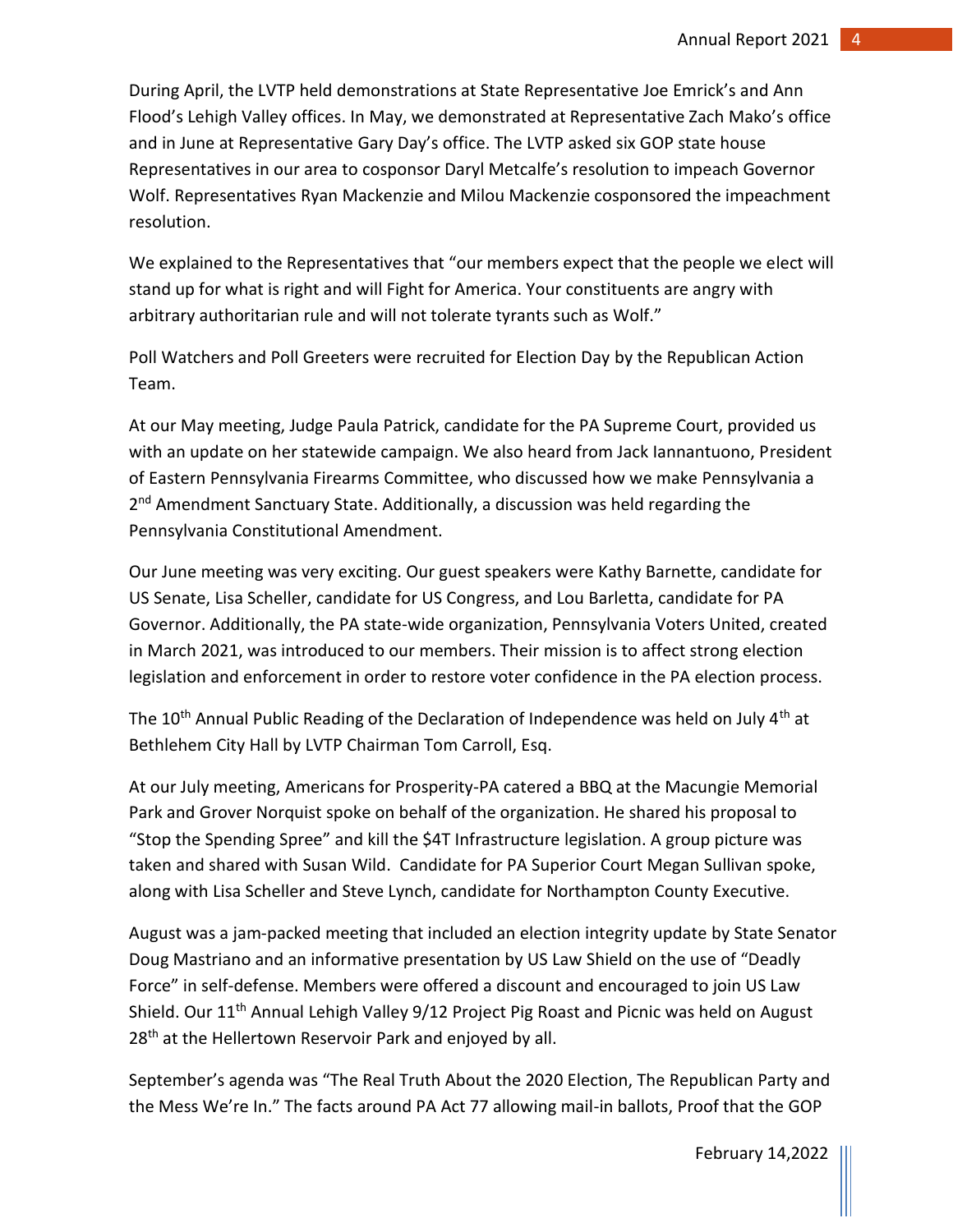walked away from the fraud, Audit/Fraud updates for AZ, MI and PA, and the proof of how voting machines can throw an election were shared.

On September 26<sup>th</sup>, members were encouraged to attend the "Let Freedom Ring" rally in Quakertown to learn about our Constitution and how to support positive change for the future.

Allentown's South Mountain Grove hosted our October meeting. An Octoberfest was held along with a candidate forum featuring local Lehigh and Northampton candidates seeking county office. Guest Speaker Randolph Russell regaled the crowd with his amazing story on the history of America. The Medical Freedom Committee on Freedom to Choose updated our members on the COVID-19 treatment options not endorsed by the CDC and hidden form the public by the media. The Education Committee on Critical Race Theory 1619 Project presented the socialist agenda for indoctrinating our youth.

At our November meeting, celebrity heroes, retired CIA officer Sam Faddis and local Bucks County resident Simon Campbell, joined our patriot-packed house for a discussion on the political dangers we face and opposition to the teaching of Critical Race Theory.

At our December meeting, we presented whistle blower video of the corrupt Delco Audit by democratic county officials that ensured the illegitimate election of Joe Biden by the voters of PA. Also, Jason Ritchie, a purported conservative outsider, and Republican candidate for PA's Governor, spoke to us about his conservative philosophy and campaign.

We ended the year on a high note with a high-energy, fun-filled Christmas party and dinner.

### <span id="page-5-0"></span>**Planned Activity for 2022**

The focus of our plan for this year is to 'Fight Progressivism and Socialism'. Clearly, the Left will stop at nothing in their quest to eliminate conservativism. Therefore, we have chosen to fight back. Our 2022 plans are extremely aggressive and include three large, complex projects. They are: 1) Fight Progressivism and Socialism, 2) Reject the tyrannical mandates, and 3) Educate members and Encourage Conservatives to run for local and state office.

#### Fight Progressivism and Socialism

The primary mission of this project is to push back against the Left's march to socialism and save our Constitutional rights. Based on the complexity of this project and the limited resources that we have available; it will likely launch after the other two projects.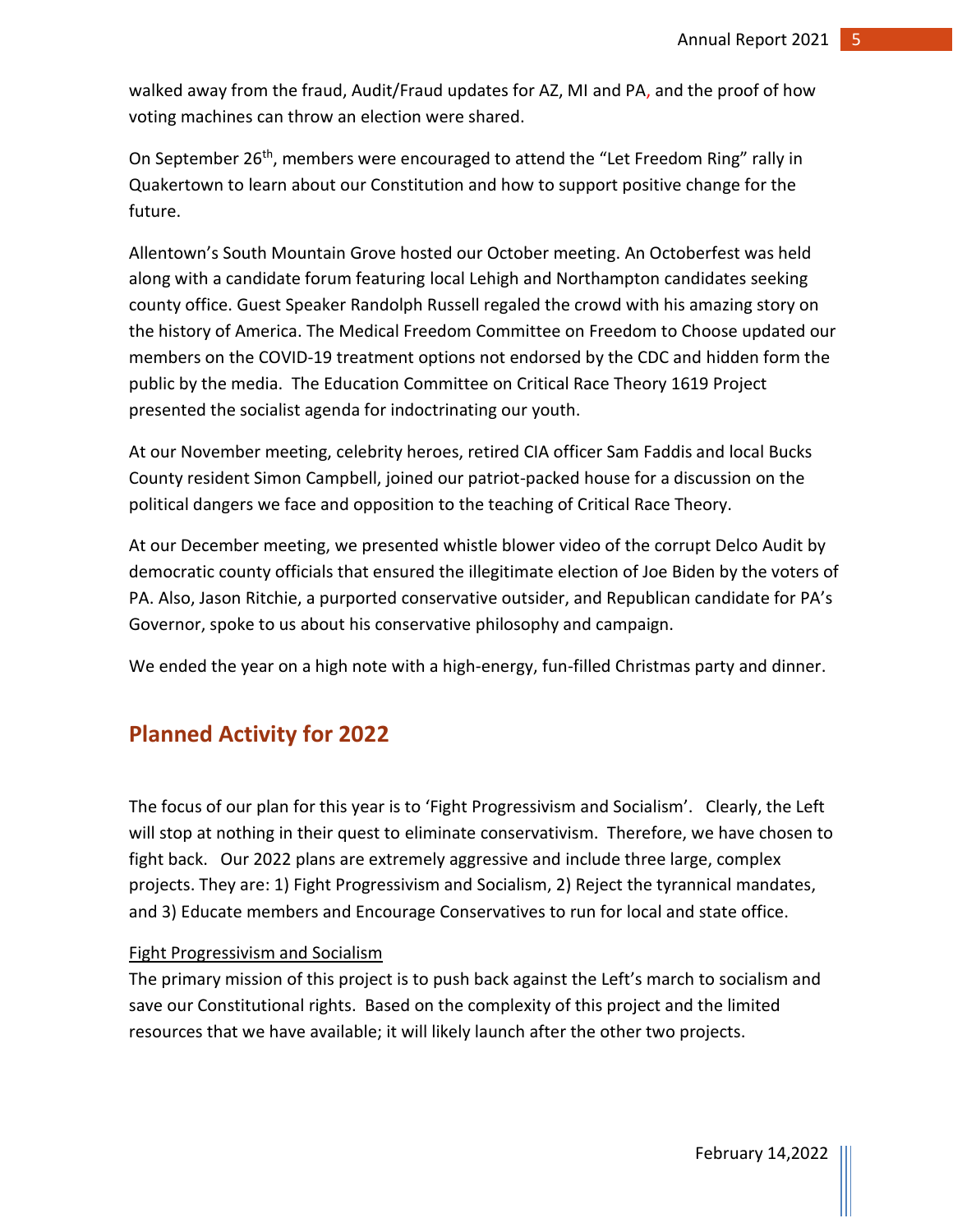Project goals include:

- Find ways to successfully fight socialist indoctrination of our children in K-12 and higher education
- Oppose acts of 'social justice' and promote 'merit justice'
- Aggressively push back against "politically correct" language, and the Left's demand to eliminate gender references.

It is clear that these three projects will require a great deal of work. Their success will depend on volunteer skills and commitment, as well as project leader abilities to get the job done.

#### Reject the tyrannical mandates

We must say "enough is enough". We've followed the REAL SCIENCE and we know the mandates are for political gain and control and not everyone's safety. It is up to us to stop the madness and say no more. Masks, injections and medical/medicine are an individual choice. No Government or Pharmaceutical company should dictate how we choose to protect ourselves or what treatments to take.

Educate members and encourage conservatives to run for local and state office The "Left" has infiltrated and tipped the scales in every level of government. We need to balance this scale with conservatives. Organize training sessions, petition signing events and assist with connecting volunteer base.

#### <span id="page-6-0"></span>**Membership Report**

For multiple reasons, 2021 proved to be a period of strong growth for us. We had a few board members who worked especially hard to bring people into our organization. They recruited new members at our meetings, from local businesses, and at our many flag waves.

Additionally, we circulated two very successful petitions ("Reopen PA" and "Impeach Wolf") which garnered over 18,000 signatures between them. We then offered Associate memberships to signers living within a 25 mile radius of Allentown.

| 2021 Year End              | 2020 Year End              |
|----------------------------|----------------------------|
| • Total membership: 6,463  | • Total membership: 4,729  |
| • Associate Members: 5,296 | • Associate Members: 4,059 |
| Regular Members: 1167      | • Regular Members: 670     |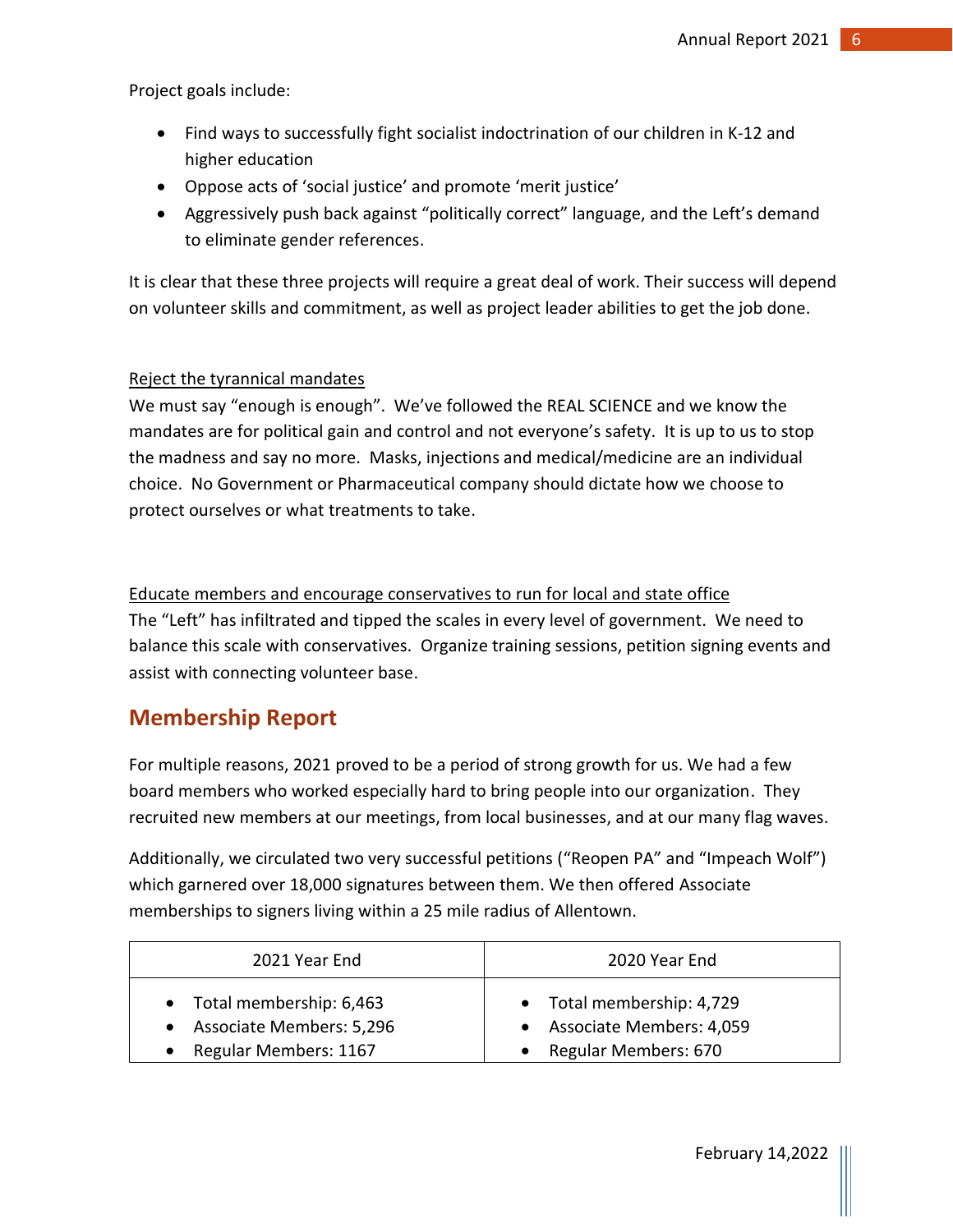As a result, we increased our Regular members by 75% and our Total membership by 37%

This is truly an amazing growth rate, especially when one considers that across the county, most grassroots conservative groups have completely faded away.

Further, as a result of increased membership, our average monthly meeting attendance has also increased. Last year we averaged about 275 per meeting. This year, our average is over 300 people despite Covid19 concerns.

It is also important to note that we now have a team of executive board and regular members processing memberships and handling the meeting check-in system. Until now, it was just two board members handling this work. This change is the result of a new policy whereby board members take responsibility for major functions and build teams to carry them out. We are pleased to report that this new approach is working extremely well.

In addition to growing our total membership, we nearly doubled our paid Regular membership which accounts for 18% of our total membership. Our goal for 2022 is to continue to increase Total and Regular membership through social media and relevant and informative monthly meetings with candidate forums.

#### <span id="page-7-0"></span>**Financial Report**

Fiscal year 2020 provided many challenges as we dealt with ever changing venue options resulting from the Governor's bizarre and tyrannical crowd size restrictions. Even so, we managed to have another great year, surpassing last year's totals.

|                      | Checking    | <b>Savings</b> | Total       |
|----------------------|-------------|----------------|-------------|
| 2021 opening balance | \$15,882.91 | \$29,787.49    | \$45,670.40 |
| 2021 closing balance | \$13,202.81 | \$60,796.57    | \$73,999.38 |

| Accounts that make up the total bank balance |             |  |
|----------------------------------------------|-------------|--|
| <b>General Account</b>                       | \$56,467.45 |  |
| 2nd Amendment Committee                      | \$4,374.39  |  |
| <b>Election Fraud Fund</b>                   | \$10,489.24 |  |
| Right to Life                                | \$232.75    |  |
| <b>Individual Rights-Energy</b>              | \$27.00     |  |
| <b>SFA Building</b>                          | \$2,408.55  |  |
|                                              | \$73,999.38 |  |